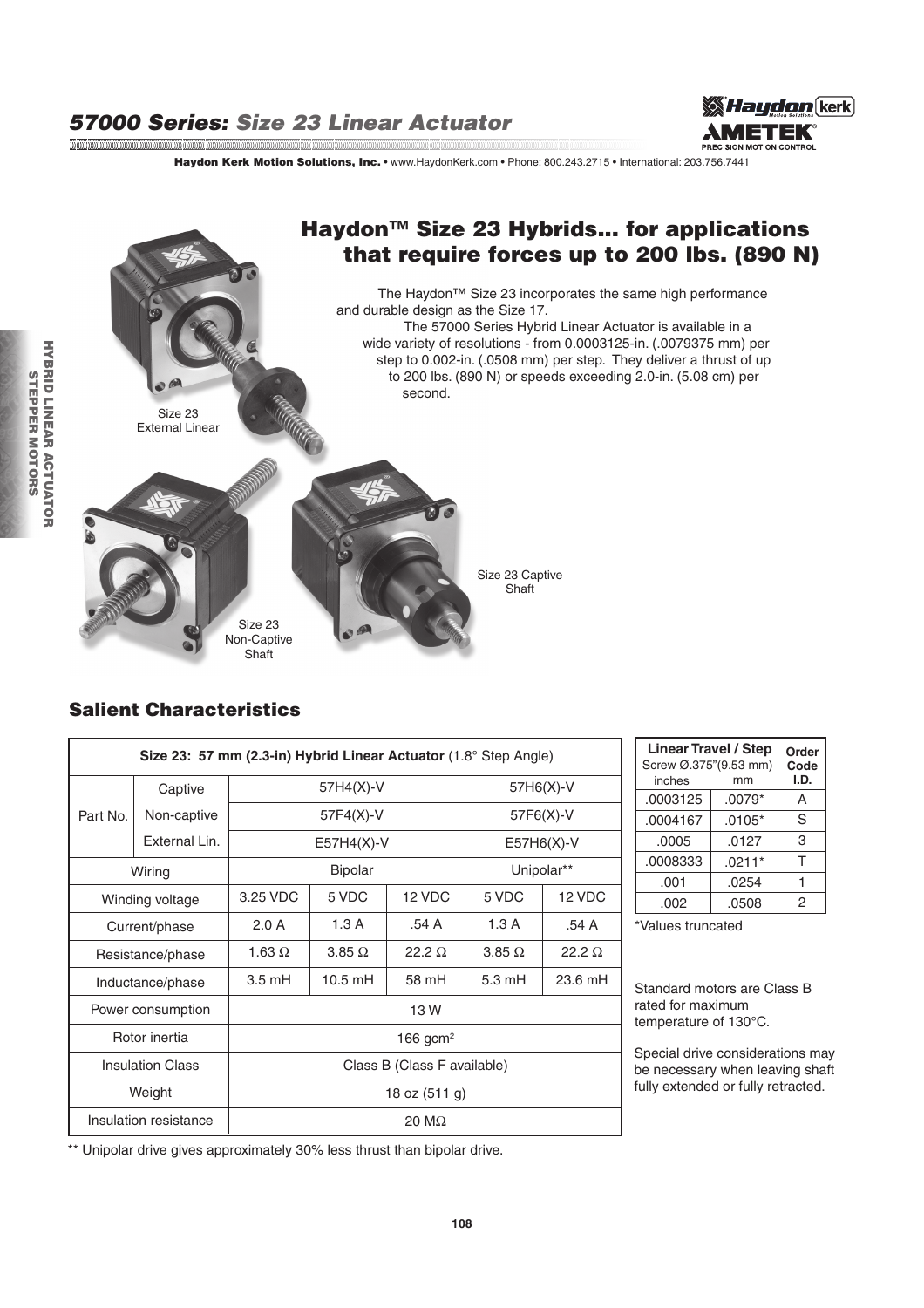

# 57000 Series: Size 23 Dimensional Drawings

Haydon Kerk Motion Solutions, Inc. • www.HaydonKerk.com • Phone: 800.243.2715 • International: 203.756.7441





# Non-Captive Lead-screw

Up to 18-in (457 mm) standard screw lengths. Longer screw lengths are available.

# External Linear

Up to 12-in (305 mm) standard screw lengths. Longer screw lengths are available.



HYBRID LINEAR ACTUATOR STEPPER MOTORS

**STEPPER MOTORS** 

**HYBRID LINEAR ACTUATOR**